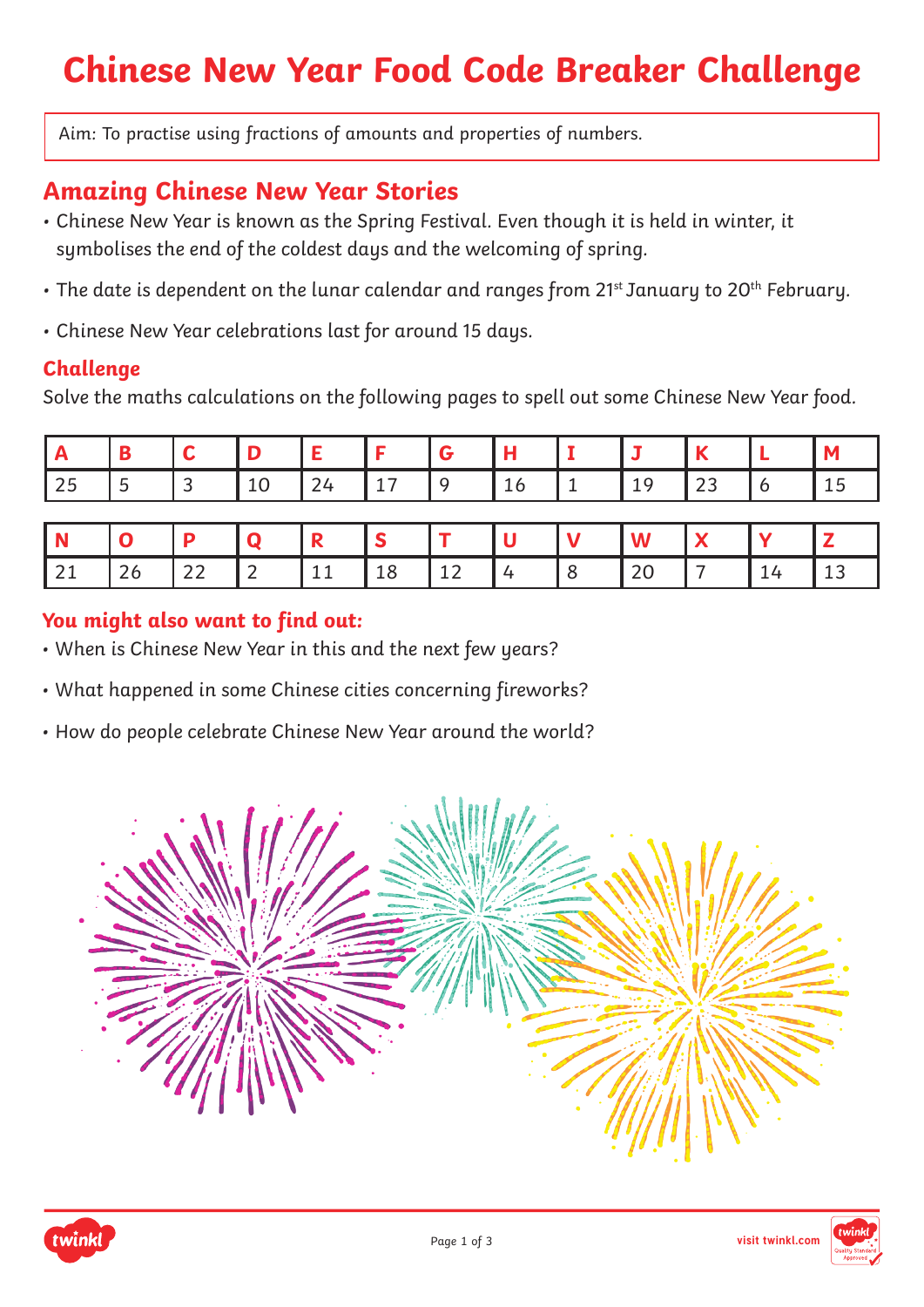## **Chinese New Year Food Code Breaker Challenge**

|                     | Answer | <b>Letter</b> |
|---------------------|--------|---------------|
| 30% of 60           |        |               |
| 25% of 88           |        |               |
| Prime number        |        |               |
| between 8 and 12    |        |               |
| $rac{1}{6}$ of 6    |        |               |
| $\frac{1}{3}$ of 63 |        |               |
| $\frac{1}{7}$ of 21 |        |               |
| $rac{1}{9}$ of 99   |        |               |
| 40% of 65           |        |               |
| $rac{2}{3}$ of 9    |        |               |
| Highest common      |        |               |
| factor of 12 and 18 |        |               |
| 75% of 24           |        |               |

| 3.                  | Answer | Letter |
|---------------------|--------|--------|
| $\frac{3}{8}$ of 56 |        |        |
| 40% of 65           |        |        |
| $\frac{2}{3}$ of 39 |        |        |
| $\frac{5}{6}$ of 12 |        |        |
| 40% of 15           |        |        |
| 75% of 32           |        |        |
| 37.5% of 48         |        |        |
|                     |        |        |

### **Food:**

| 4.                  | Answer | Letter |
|---------------------|--------|--------|
| 50% of 22           |        |        |
| 12.5% of 8          |        |        |
| smallest odd        |        |        |
| prime number        |        |        |
| $\frac{3}{4}$ of 32 |        |        |
| $\frac{1}{8}$ of 24 |        |        |
| $\frac{5}{6}$ of 30 |        |        |
| Prime number        |        |        |
| between 20 and 28   |        |        |
| 80% of 30           |        |        |
| $\frac{3}{4}$ of 24 |        |        |

**Food:**

#### **Food:**

| 2.                      | Answer | <b>Letter</b> |
|-------------------------|--------|---------------|
| $\frac{2}{3}$ of 15     |        |               |
| 20% of 20               |        |               |
| 75% of 20               |        |               |
| 110% of 20              |        |               |
| $\frac{3}{4}$ of 8      |        |               |
| 25% of 4                |        |               |
| 75% of 28               |        |               |
| 60% of 15               |        |               |
| $\frac{2}{3}$ of<br>-27 |        |               |



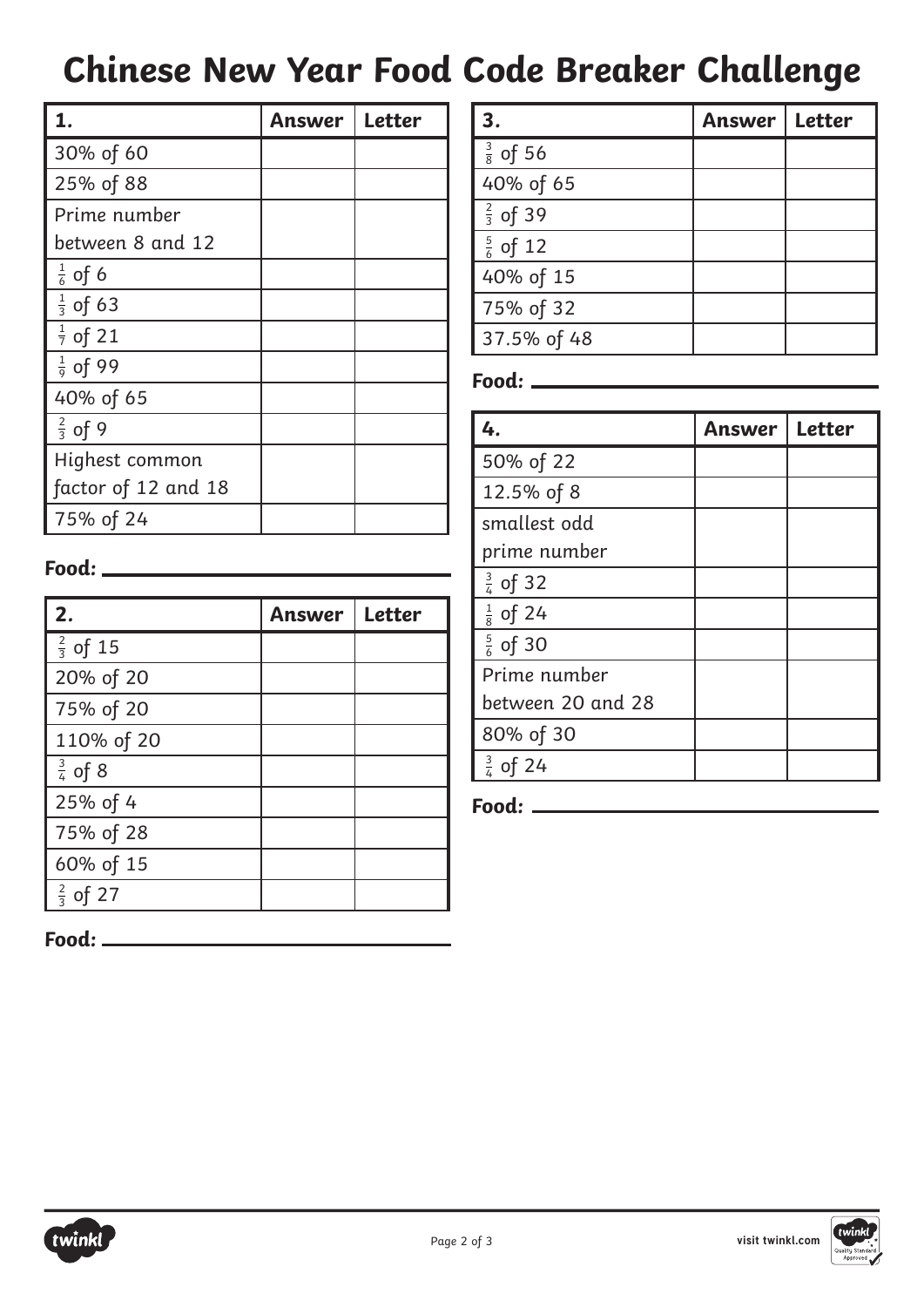## **Chinese New Year Food Code Breaker Challenge**

| 5.                    | Answer | <b>Letter</b> |
|-----------------------|--------|---------------|
| lowest common         |        |               |
| multiple of 6 and 9   |        |               |
| $\frac{4}{5}$ of 30   |        |               |
| $\frac{5}{6}$ of 30   |        |               |
| $\frac{2}{3}$ of 30   |        |               |
| lowest<br>common      |        |               |
| multiple of 6 and 8   |        |               |
| $\frac{3}{8}$ of 64   |        |               |
| Highest common factor |        |               |
| of 30 and 50          |        |               |

| 6.                    | <b>Answer</b> | <b>Letter</b> |
|-----------------------|---------------|---------------|
| $rac{2}{7}$ of 21     |               |               |
| $\frac{13}{15}$ of 30 |               |               |
| 80% of 15             |               |               |
| $rac{2}{3}$ of 6      |               |               |
| 37.5% of 48           |               |               |
| 75% of 24             |               |               |
| $rac{2}{3}$ of 36     |               |               |
| $rac{2}{3}$ of 36     |               |               |
| 40% of 25             |               |               |
| $\frac{1}{5}$ of 90   |               |               |
|                       |               |               |

**Food:**



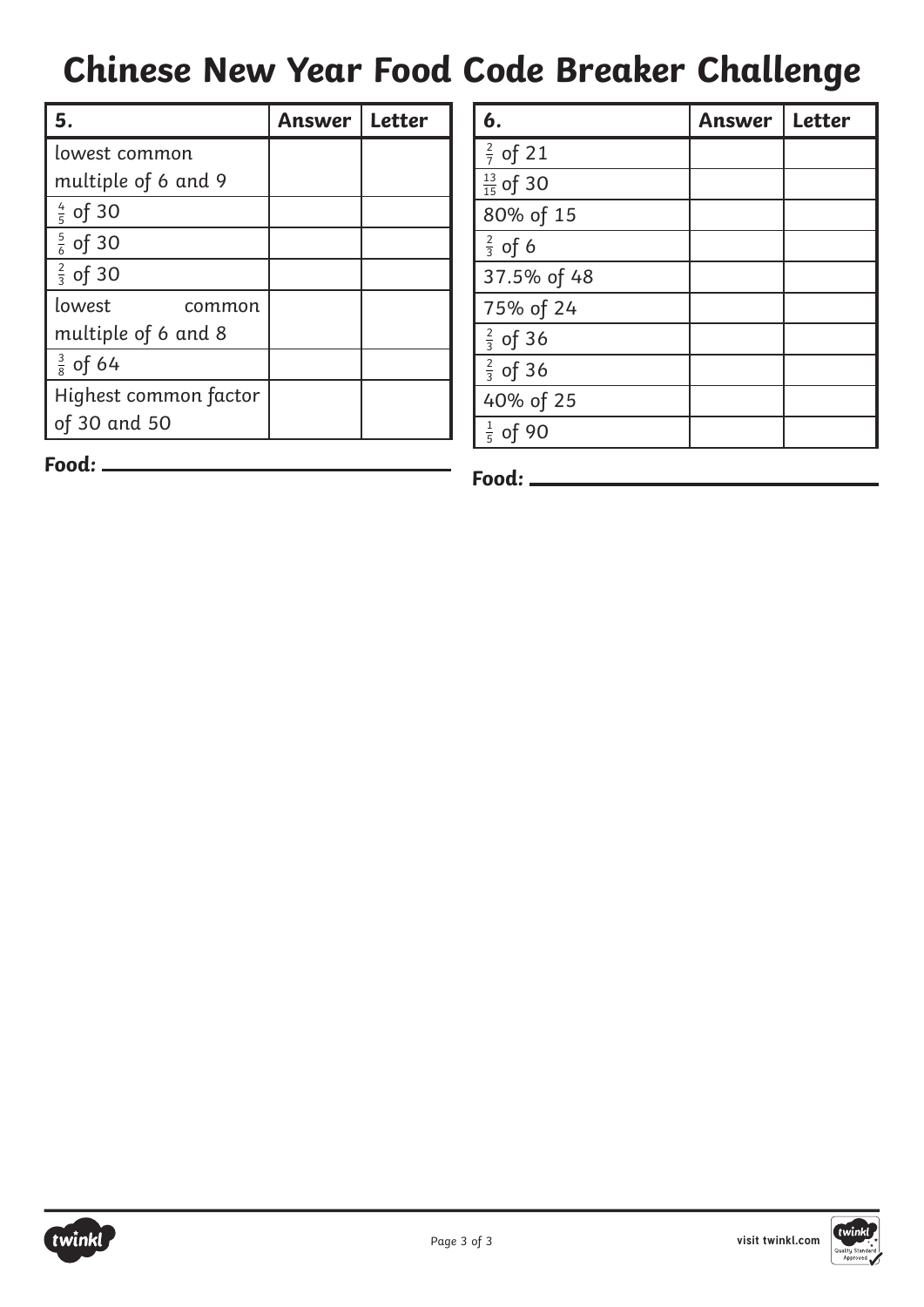### Chinese New Year Food Code Breaker Challenge **Answers**

| l 1.                | Answer | <b>Letter</b> |
|---------------------|--------|---------------|
| 30% of 60           | 18     | S             |
| 25% of 88           | 22     | P             |
| Prime number        | 11     |               |
| between 8 and 12    |        | R             |
| $\frac{1}{6}$ of 6  | 1      | I             |
| $\frac{1}{3}$ of 63 | 21     | N             |
| $\frac{1}{7}$ of 21 | 9      | G             |
| $rac{1}{9}$ of 99   | 11     | R             |
| 40% of 65           | 26     | O             |
| $\frac{2}{3}$ of 9  | 6      | L             |
| Highest common      | 6      |               |
| factor of 12 and 18 |        |               |
| 75% of 24           | 18     | S             |

| 3.                  | <b>Answer</b> | <b>Letter</b> |
|---------------------|---------------|---------------|
| $\frac{3}{8}$ of 56 | 21            | N             |
| 40% of 65           | 26            | O             |
| $\frac{2}{3}$ of 39 | 26            | $\mathbf 0$   |
| $\frac{5}{6}$ of 12 | 10            | D             |
| 40% of 15           | 6             | L             |
| 75% of 32           | 24            | E             |
| 37.5% of 48         | 18            | S             |

#### **Food:**

| 4.                  | Answer | Letter      |
|---------------------|--------|-------------|
| 50% of 22           | 11     | R           |
| 12.5% of 8          | 1      | I           |
| smallest odd        | 3      | C           |
| prime number        |        |             |
| $\frac{3}{4}$ of 32 | 24     | Е           |
| $\frac{1}{8}$ of 24 | 3      | $\mathbf c$ |
| $\frac{5}{6}$ of 30 | 25     | A           |
| Prime number        | 23     |             |
| between 20 and 28   |        | K           |
| 80% of 30           | 24     | Е           |
| $\frac{3}{4}$ of 24 | 18     | S           |

**Food:**

#### **Food:**

| l 2.                | <b>Answer</b> | <b>Letter</b> |
|---------------------|---------------|---------------|
| $\frac{2}{3}$ of 15 | 10            | D             |
| 20% of 20           | 4             | U             |
| 75% of 20           | 15            | M             |
| 110% of 20          | 22            | Ρ             |
| $\frac{3}{4}$ of 8  | 6             |               |
| 25% of 4            | 1             | I             |
| 75% of 28           | 21            | N             |
| 60% of 15           | 9             | G             |
| $\frac{2}{3}$ of 27 | 18            | S             |